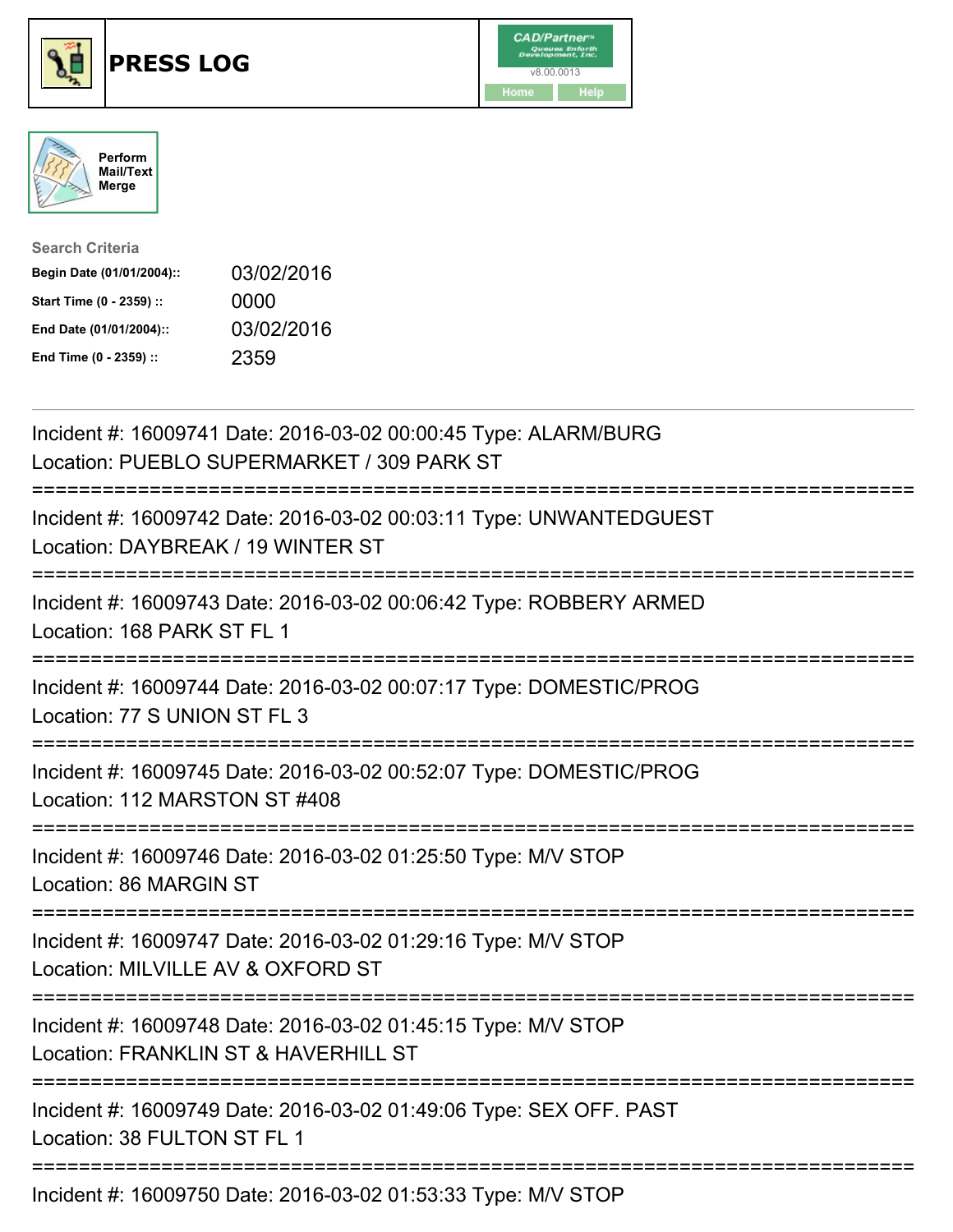| Location: FRANKLIN ST & TREMONT ST                                                                                        |
|---------------------------------------------------------------------------------------------------------------------------|
| Incident #: 16009751 Date: 2016-03-02 02:07:31 Type: M/V STOP<br>Location: HAVERHILL ST & JACKSON ST<br>================= |
| Incident #: 16009752 Date: 2016-03-02 02:08:17 Type: M/V STOP<br>Location: BROADWAY & LOWELL ST                           |
| Incident #: 16009753 Date: 2016-03-02 02:09:42 Type: M/V STOP<br>Location: HAVERHILL ST & NEWBURY ST                      |
| Incident #: 16009754 Date: 2016-03-02 02:31:10 Type: M/V STOP<br>Location: RT 114                                         |
| Incident #: 16009755 Date: 2016-03-02 02:45:04 Type: M/V STOP<br>Location: BROADWAY & CROSS ST<br>-------------------     |
| Incident #: 16009756 Date: 2016-03-02 02:59:18 Type: M/V STOP<br>Location: HAVERHILL ST & UNION ST                        |
| Incident #: 16009757 Date: 2016-03-02 03:09:32 Type: ALARM/BURG<br>Location: SUPERIOR CLEANERS / 37 ESSEX ST              |
| Incident #: 16009758 Date: 2016-03-02 03:24:53 Type: ALARM/BURG<br>Location: EBLEN FASHION / 490 ESSEX ST                 |
| Incident #: 16009759 Date: 2016-03-02 04:04:33 Type: MEDIC SUPPORT<br>Location: 25 NEWTON ST FL 2                         |
| Incident #: 16009760 Date: 2016-03-02 05:00:56 Type: MEDIC SUPPORT<br>Location: 391 CHESTNUT ST #131                      |
| Incident #: 16009761 Date: 2016-03-02 05:35:06 Type: DISTURBANCE<br>Location: 16 BEACON ST #13                            |
| Incident #: 16009762 Date: 2016-03-02 06:04:23 Type: M/V STOP<br><b>Location: S UNION ST</b>                              |
| Incident #: 16009763 Date: 2016-03-02 06:06:28 Type: M/V STOP<br>Location: AMESBURY ST & LOWELL ST                        |
| Incident #: 16009764 Date: 2016-03-02 06:14:25 Type: M/V STOP                                                             |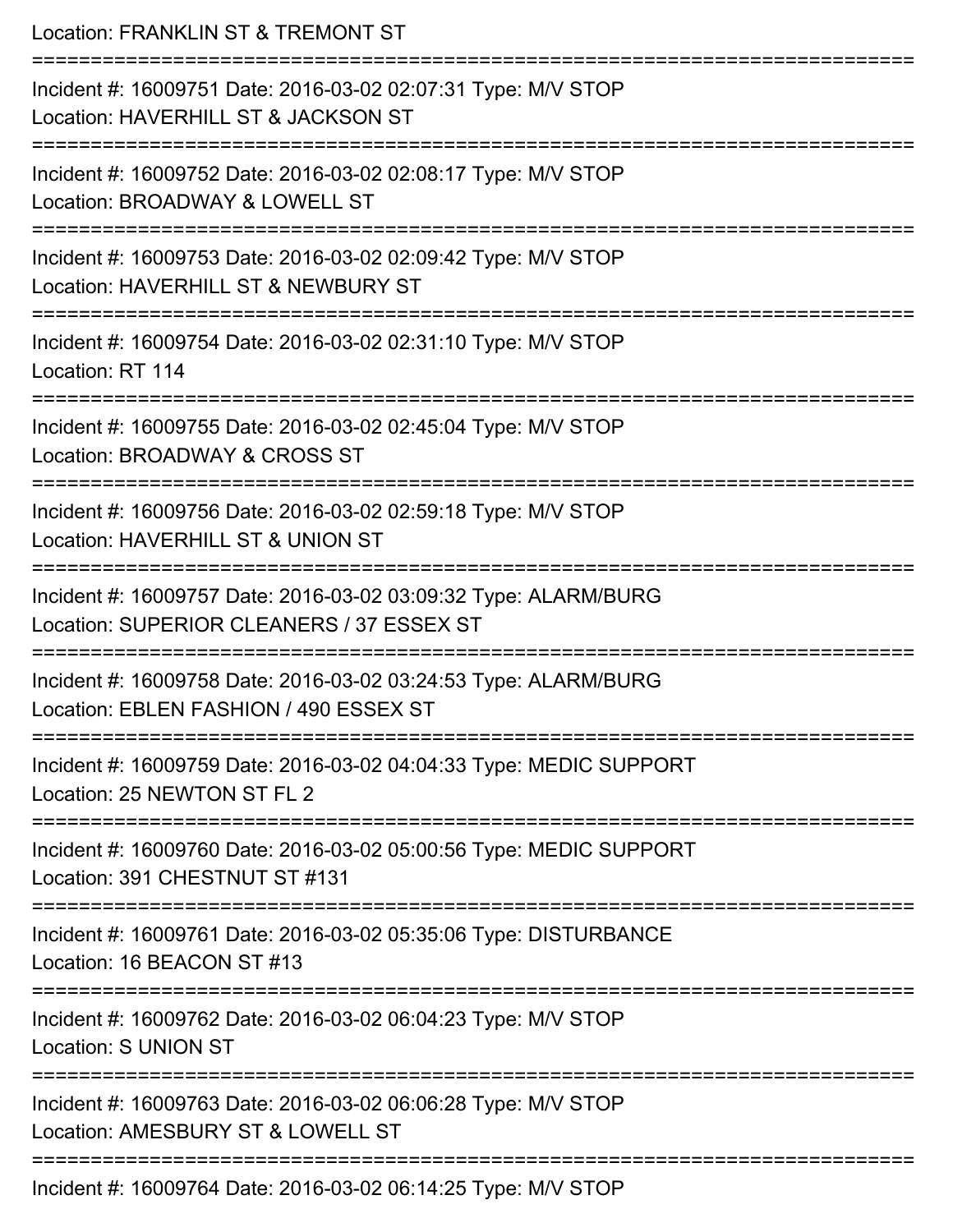| Incident #: 16009765 Date: 2016-03-02 06:49:30 Type: MEDIC SUPPORT<br>Location: 37 ADAMS ST                        |
|--------------------------------------------------------------------------------------------------------------------|
| Incident #: 16009766 Date: 2016-03-02 06:50:28 Type: PARK & WALK<br>Location: 0 BROADWAY                           |
| Incident #: 16009767 Date: 2016-03-02 06:54:14 Type: DISTURBANCE<br>Location: 77 S UNION ST FL 3                   |
| Incident #: 16009768 Date: 2016-03-02 07:02:10 Type: MEDIC SUPPORT<br>Location: 499 HAVERHILL ST #8                |
| Incident #: 16009769 Date: 2016-03-02 07:25:35 Type: MEDIC SUPPORT<br>Location: 44 GILBERT ST #1<br>============== |
| Incident #: 16009770 Date: 2016-03-02 07:29:03 Type: M/V STOP<br><b>Location: LAWRENCE</b>                         |
| Incident #: 16009771 Date: 2016-03-02 07:53:11 Type: AUTO ACC/NO PI<br>Location: 659 ANDOVER ST                    |
| Incident #: 16009772 Date: 2016-03-02 08:01:50 Type: MEDIC SUPPORT<br>Location: 10 BOSTON ST                       |
| Incident #: 16009773 Date: 2016-03-02 08:03:11 Type: B&E/MV/PAST<br>Location: 119 FARNHAM ST                       |
| Incident #: 16009774 Date: 2016-03-02 08:08:25 Type: M/V STOP<br>Location: BROADWAY & PARK ST                      |
| Incident #: 16009775 Date: 2016-03-02 08:16:19 Type: MEDIC SUPPORT<br>Location: MCDONALDS / 50 BROADWAY            |
| Incident #: 16009776 Date: 2016-03-02 08:21:11 Type: DEATH SUDDEN<br>Location: 572 ESSEX ST #5C                    |
| Incident #: 16009777 Date: 2016-03-02 08:40:58 Type: DRUG OVERDOSE<br>Location: 362 HAMPSHIRE ST                   |
| Incident #: 16009778 Date: 2016-03-02 09:00:25 Type: SUS PERS/MV                                                   |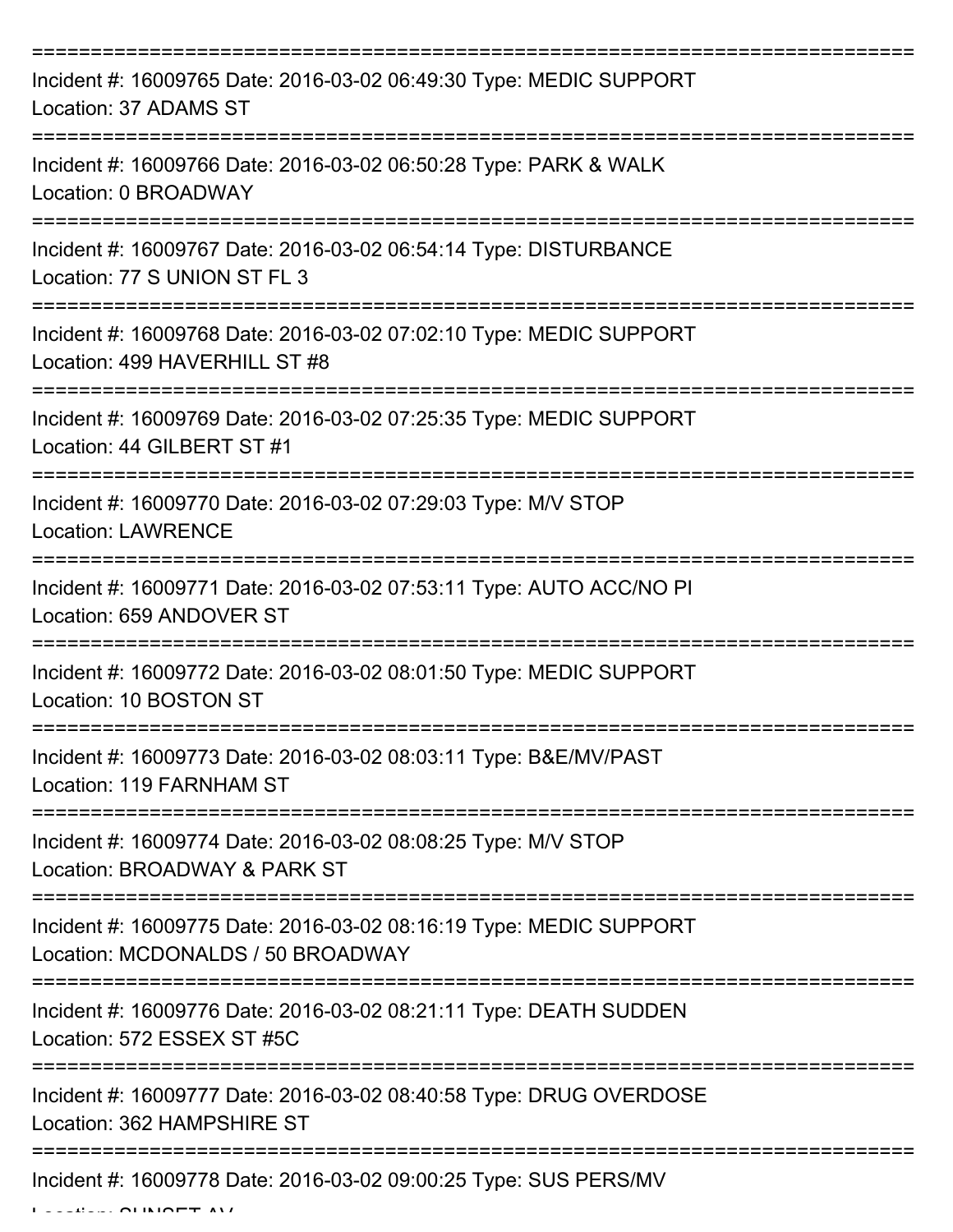| Incident #: 16009779 Date: 2016-03-02 09:15:08 Type: CK WELL BEING<br>Location: 331 SALEM ST #B    |
|----------------------------------------------------------------------------------------------------|
| Incident #: 16009780 Date: 2016-03-02 09:17:59 Type: AUTO ACC/NO PI<br>Location: 620 ESSEX ST      |
| Incident #: 16009781 Date: 2016-03-02 09:35:24 Type: 209A/SERVE<br>Location: 23 CAMELLA TEOLI WY   |
| Incident #: 16009782 Date: 2016-03-02 09:36:25 Type: A&B PAST<br>Location: 1 GENERAL ST            |
| Incident #: 16009783 Date: 2016-03-02 09:38:44 Type: 209A/SERVE<br>Location: 279 PROSPECT ST       |
| Incident #: 16009784 Date: 2016-03-02 09:45:52 Type: 209A/SERVE<br>Location: 6 HOME ST             |
| Incident #: 16009785 Date: 2016-03-02 09:58:38 Type: 209A/SERVE<br>Location: 48 UNION ST #2        |
| Incident #: 16009786 Date: 2016-03-02 10:11:45 Type: 209A/SERVE<br>Location: 11 SUMMER ST          |
| Incident #: 16009787 Date: 2016-03-02 10:13:10 Type: ALARM/BURG<br>Location: 151 ESSEX ST          |
| Incident #: 16009788 Date: 2016-03-02 10:21:14 Type: 209A/SERVE<br>Location: 19 POPLAR ST          |
| Incident #: 16009789 Date: 2016-03-02 10:22:59 Type: GENERAL SERV<br>Location: 70 N PARISH RD      |
| Incident #: 16009790 Date: 2016-03-02 10:23:28 Type: M/V STOP<br>Location: BROADWAY & COMMON       |
| Incident #: 16009791 Date: 2016-03-02 10:25:35 Type: M/V STOP<br>Location: ESSEX ST & HAMPSHIRE ST |
| Incident #: 16009792 Date: 2016-03-02 10:28:26 Type: 209A/SERVE                                    |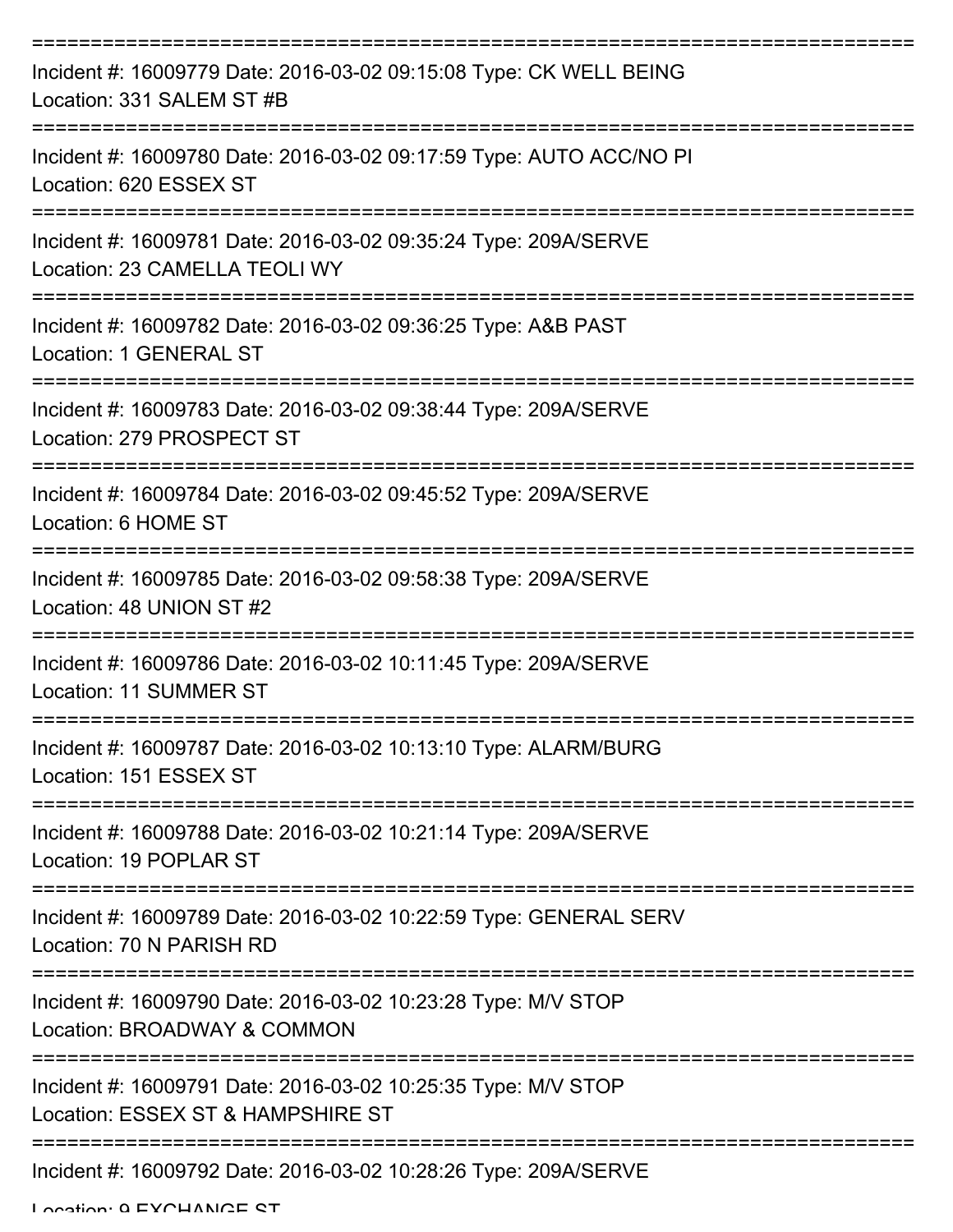| Incident #: 16009793 Date: 2016-03-02 10:34:28 Type: M/V STOP<br>Location: OLIVER SCHOOL / 183 HAVERHILL ST |
|-------------------------------------------------------------------------------------------------------------|
| Incident #: 16009794 Date: 2016-03-02 10:35:00 Type: 209A/SERVE<br>Location: 3 LEA ST                       |
| Incident #: 16009795 Date: 2016-03-02 10:36:36 Type: M/V STOP<br>Location: LAWRENCE ST & MAPLE ST           |
| Incident #: 16009796 Date: 2016-03-02 10:38:54 Type: M/V STOP<br>Location: AMESBURY ST & METHUEN ST         |
| Incident #: 16009797 Date: 2016-03-02 10:42:49 Type: 209A/SERVE<br>Location: 106 BRADFORD ST                |
| Incident #: 16009798 Date: 2016-03-02 10:45:20 Type: M/V STOP<br>Location: 944VA1 / 222 ESSEX ST            |
| Incident #: 16009799 Date: 2016-03-02 10:48:52 Type: 209A/SERVE<br>Location: 21 ROYAL ST                    |
| Incident #: 16009800 Date: 2016-03-02 10:57:07 Type: 209A/SERVE<br>Location: 1089 ESSEX ST                  |
| Incident #: 16009801 Date: 2016-03-02 11:00:11 Type: MEDIC SUPPORT<br>Location: 77 S UNION ST               |
| ----------------<br>Incident #: 16009802 Date: 2016-03-02 11:01:46 Type: M/V STOP<br>Location: 9 BEACON ST  |
| Incident #: 16009803 Date: 2016-03-02 11:05:01 Type: AUTO ACC/NO PI<br>Location: PARK ST & SARATOGA ST      |
| Incident #: 16009804 Date: 2016-03-02 11:11:32 Type: M/V STOP<br>Location: FOSTER ST & SPRINGFIELD ST       |
| Incident #: 16009805 Date: 2016-03-02 11:13:13 Type: M/V STOP<br>Location: 235 BROADWAY                     |
| Incident #: 16009806 Date: 2016-03-02 11:20:34 Type: B&E/PAST<br>Location: 218 HIGH ST                      |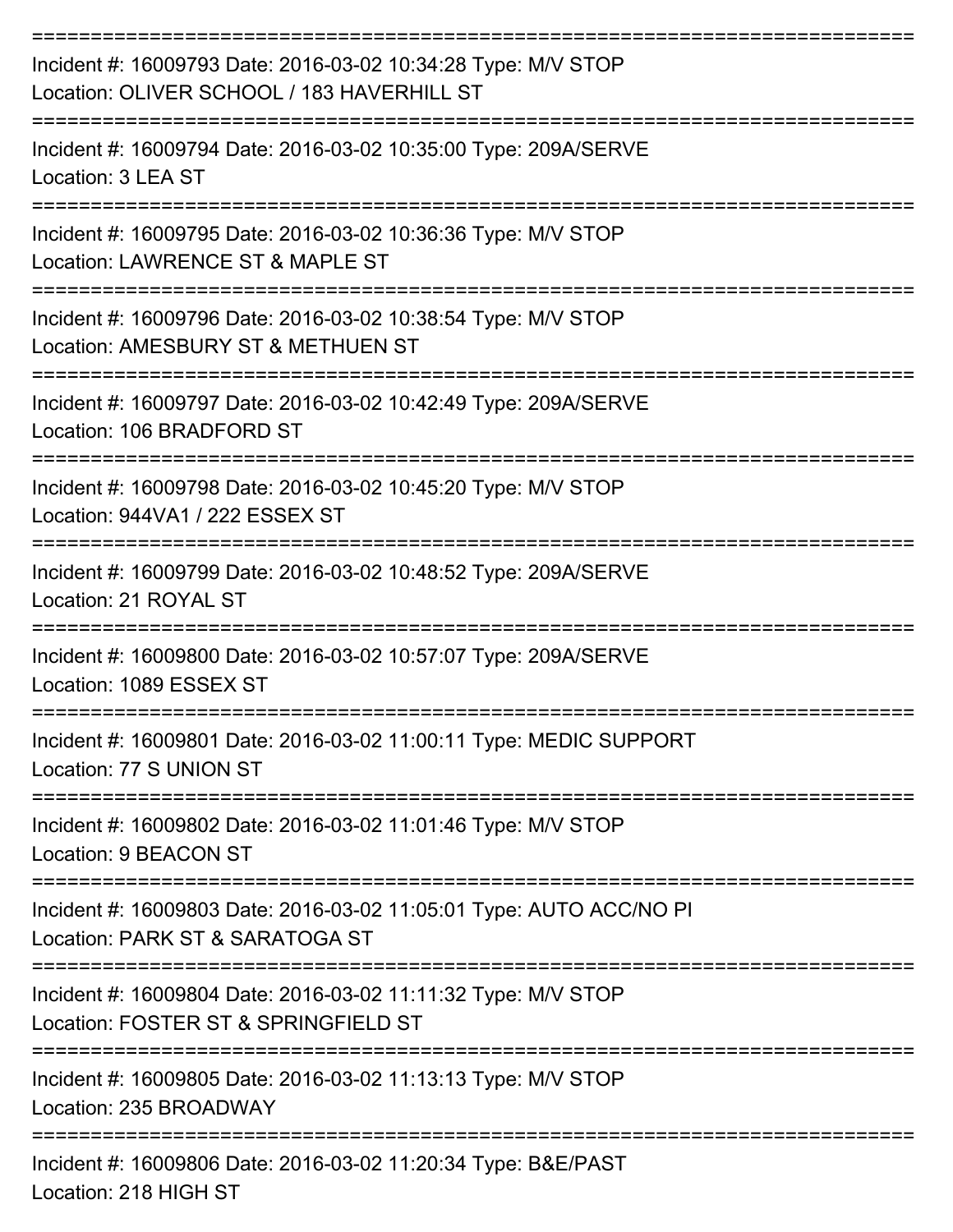| Incident #: 16009807 Date: 2016-03-02 11:34:29 Type: WARRANT SERVE<br>Location: 57 FRANKLIN ST #3A                              |
|---------------------------------------------------------------------------------------------------------------------------------|
| Incident #: 16009808 Date: 2016-03-02 11:38:30 Type: WARRANT SERVE<br>Location: 1 GENERAL ST                                    |
| Incident #: 16009809 Date: 2016-03-02 11:40:29 Type: M/V STOP<br>Location: PHILLIPS ST & WINTHROP AV<br>======================= |
| Incident #: 16009810 Date: 2016-03-02 11:45:16 Type: B&E/MV/PAST<br>Location: 44 TOWER HILL ST                                  |
| Incident #: 16009811 Date: 2016-03-02 11:49:00 Type: M/V STOP<br>Location: BURGER KING / 187 BROADWAY                           |
| Incident #: 16009812 Date: 2016-03-02 11:53:09 Type: ANNOYING CALLS<br>Location: COADY'S TOWING SERVICE / 139 MARSTON ST        |
| :=====================<br>Incident #: 16009813 Date: 2016-03-02 11:59:12 Type: MV/BLOCKING<br>Location: 1 N CANAL ST            |
| Incident #: 16009814 Date: 2016-03-02 11:59:29 Type: M/V STOP<br>Location: BROADWAY & LOWELL ST                                 |
| Incident #: 16009815 Date: 2016-03-02 12:03:51 Type: DRUG VIO<br>Location: BELLESINI ACADEMY / 94 BRADFORD ST                   |
| Incident #: 16009816 Date: 2016-03-02 12:05:42 Type: B&E/MV/PAST<br>Location: BROADWAY & COMMON ST                              |
| Incident #: 16009817 Date: 2016-03-02 12:26:04 Type: MEDIC SUPPORT<br>Location: 332 BROADWAY                                    |
| Incident #: 16009818 Date: 2016-03-02 12:30:35 Type: M/V STOP<br>Location: APPLETON ST & ESSEX ST                               |
| Incident #: 16009819 Date: 2016-03-02 12:30:42 Type: LIC PLATE STO<br>Location: 16 HALL ST                                      |
| Incident #: 16009820 Date: 2016-03-02 12:32:05 Type: 209A/SERVE<br>Location: 140 S UNION ST                                     |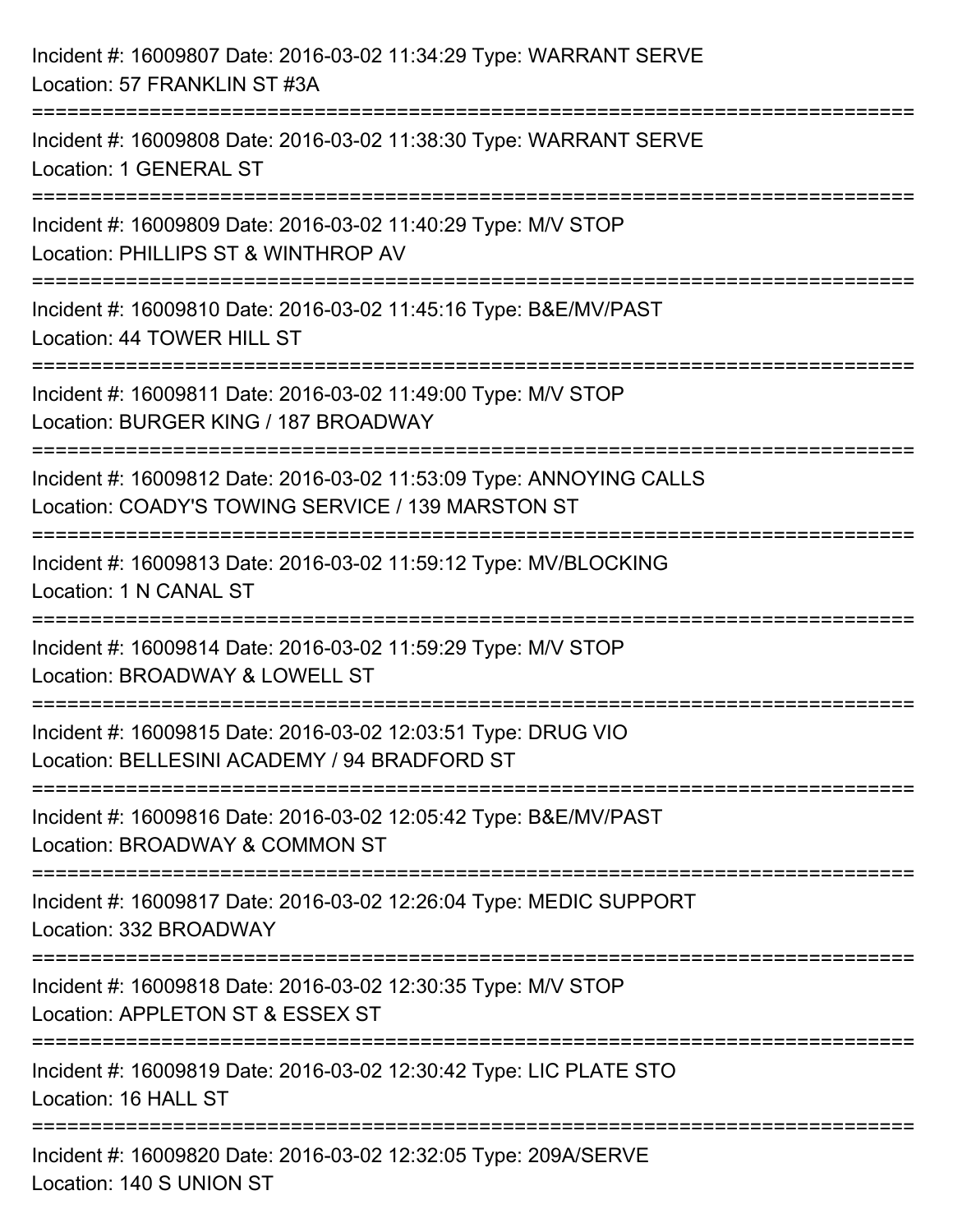| Incident #: 16009821 Date: 2016-03-02 12:33:48 Type: M/V STOP<br>Location: 140 S UNION ST                                |
|--------------------------------------------------------------------------------------------------------------------------|
| Incident #: 16009822 Date: 2016-03-02 12:39:09 Type: 209A/SERVE<br>Location: 144 S UNION ST                              |
| Incident #: 16009823 Date: 2016-03-02 12:40:51 Type: LARCENY/PAST<br>Location: TEDESCHI / 703 HAVERHILL ST               |
| Incident #: 16009826 Date: 2016-03-02 12:44:08 Type: ALARM/BURG<br>Location: MENDONCA RESD / 345 HAMPSHIRE ST FL 1ST     |
| Incident #: 16009825 Date: 2016-03-02 12:44:13 Type: COURT DOC SERVE<br>Location: 398 SALEM ST                           |
| Incident #: 16009824 Date: 2016-03-02 12:44:23 Type: A&B D/W PAST<br>Location: 111 NEWBURY ST                            |
| Incident #: 16009827 Date: 2016-03-02 12:47:26 Type: B&E/ATTEMPY<br>Location: 192 PROSPECT ST<br>=============           |
| Incident #: 16009828 Date: 2016-03-02 12:54:19 Type: GENERAL SERV<br>Location: 120 BROADWAY                              |
| Incident #: 16009829 Date: 2016-03-02 12:55:15 Type: LARCENY/PAST<br>Location: 224 BROADWAY                              |
| Incident #: 16009830 Date: 2016-03-02 12:58:59 Type: AUTO ACC/NO PI<br>Location: 516 BROADWAY                            |
| Incident #: 16009831 Date: 2016-03-02 13:02:51 Type: SEIZED PROP<br>Location: 90 LOWELL ST #ST                           |
| Incident #: 16009832 Date: 2016-03-02 13:11:08 Type: B&E/MV/PAST<br>Location: 22 CHARDON ST                              |
| Incident #: 16009833 Date: 2016-03-02 13:13:53 Type: M/V STOP<br>Location: EVERETT ST & ROWE ST                          |
| Incident #: 16009834 Date: 2016-03-02 13:23:51 Type: CK WELL BEING<br>Location: LAWRENCE PUBLIC LIBRARY / 51 LAWRENCE ST |

===========================================================================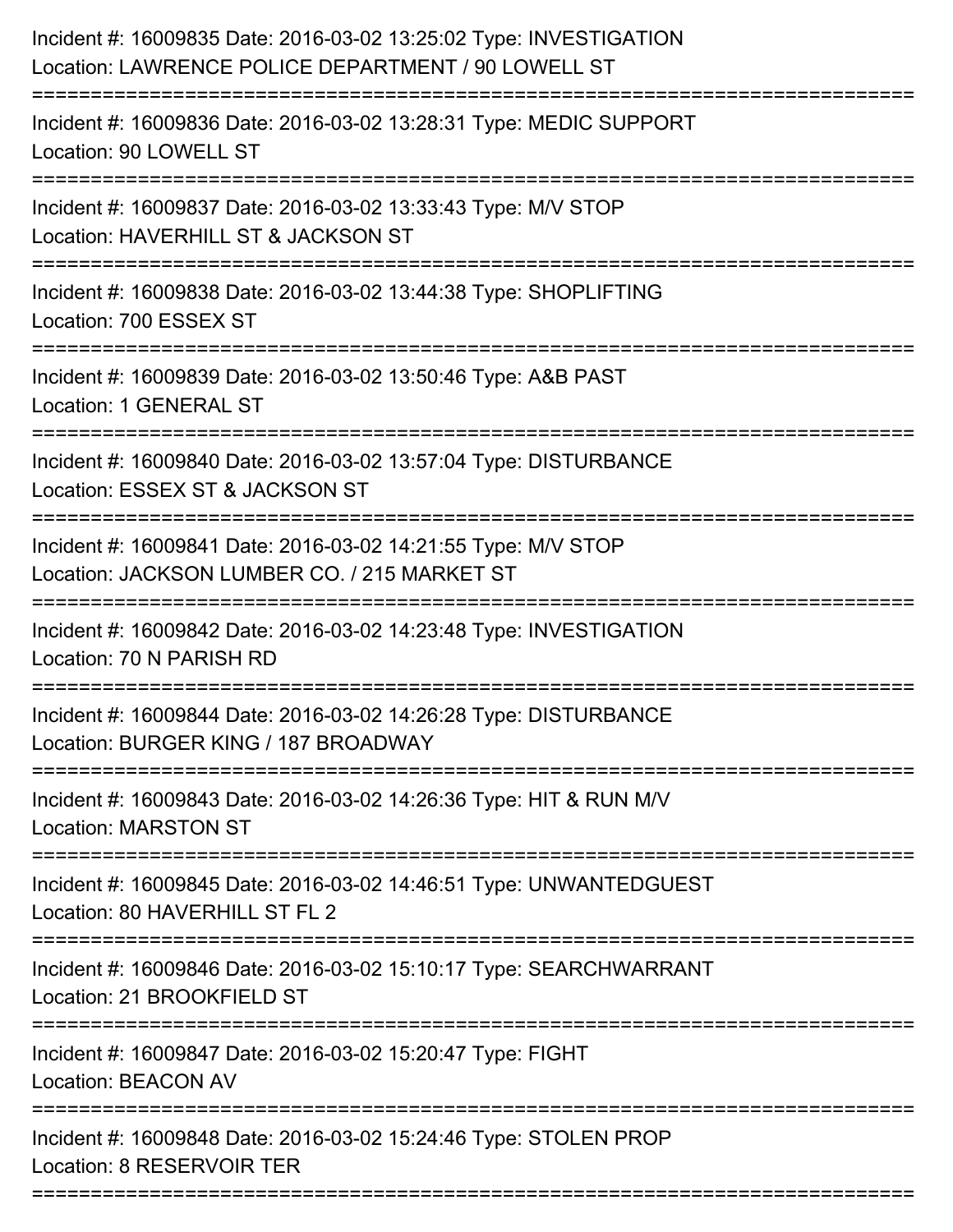Location: 687 ESSEX ST

| Incident #: 16009850 Date: 2016-03-02 15:35:22 Type: MEDIC SUPPORT<br>Location: 110 AUBURN ST                |
|--------------------------------------------------------------------------------------------------------------|
| Incident #: 16009851 Date: 2016-03-02 15:43:51 Type: ASSSIT OTHER PD<br>Location: 1 TREMONT ST FL 1          |
| Incident #: 16009852 Date: 2016-03-02 15:48:16 Type: ANIMAL COMPL<br>Location: 15 UNION ST                   |
| Incident #: 16009853 Date: 2016-03-02 15:49:21 Type: AUTO ACC/NO PI<br>Location: 350 LAWRENCE ST             |
| Incident #: 16009854 Date: 2016-03-02 15:54:28 Type: GENERAL SERV<br>Location: 71 N PARISH RD                |
| Incident #: 16009855 Date: 2016-03-02 16:03:49 Type: HIT & RUN M/V<br>Location: COMMONWEALTH DR & MARSTON ST |
| Incident #: 16009856 Date: 2016-03-02 16:13:41 Type: AUTO ACC/NO PI<br>Location: MARKET ST & S UNION ST      |
| Incident #: 16009857 Date: 2016-03-02 16:15:34 Type: AUTO ACC/NO PI<br>Location: 73 WINTHROP AV              |
| Incident #: 16009858 Date: 2016-03-02 16:24:11 Type: SUS PERS/MV<br>Location: KAJOMA EXPRESS / 204 BROADWAY  |
| Incident #: 16009859 Date: 2016-03-02 16:24:47 Type: A&B PAST<br>Location: SEVEN ELEVEN / 370 BROADWAY       |
| Incident #: 16009860 Date: 2016-03-02 16:28:24 Type: AUTO ACC/PI<br>Location: FRANKLIN ST & LOWELL ST        |
| Incident #: 16009861 Date: 2016-03-02 16:45:23 Type: MEDIC SUPPORT<br>Location: 57 SARGENT ST FL 2           |
| Incident #: 16009862 Date: 2016-03-02 16:47:52 Type: DISTURBANCE<br>Location: 44 MARLBORO ST                 |
|                                                                                                              |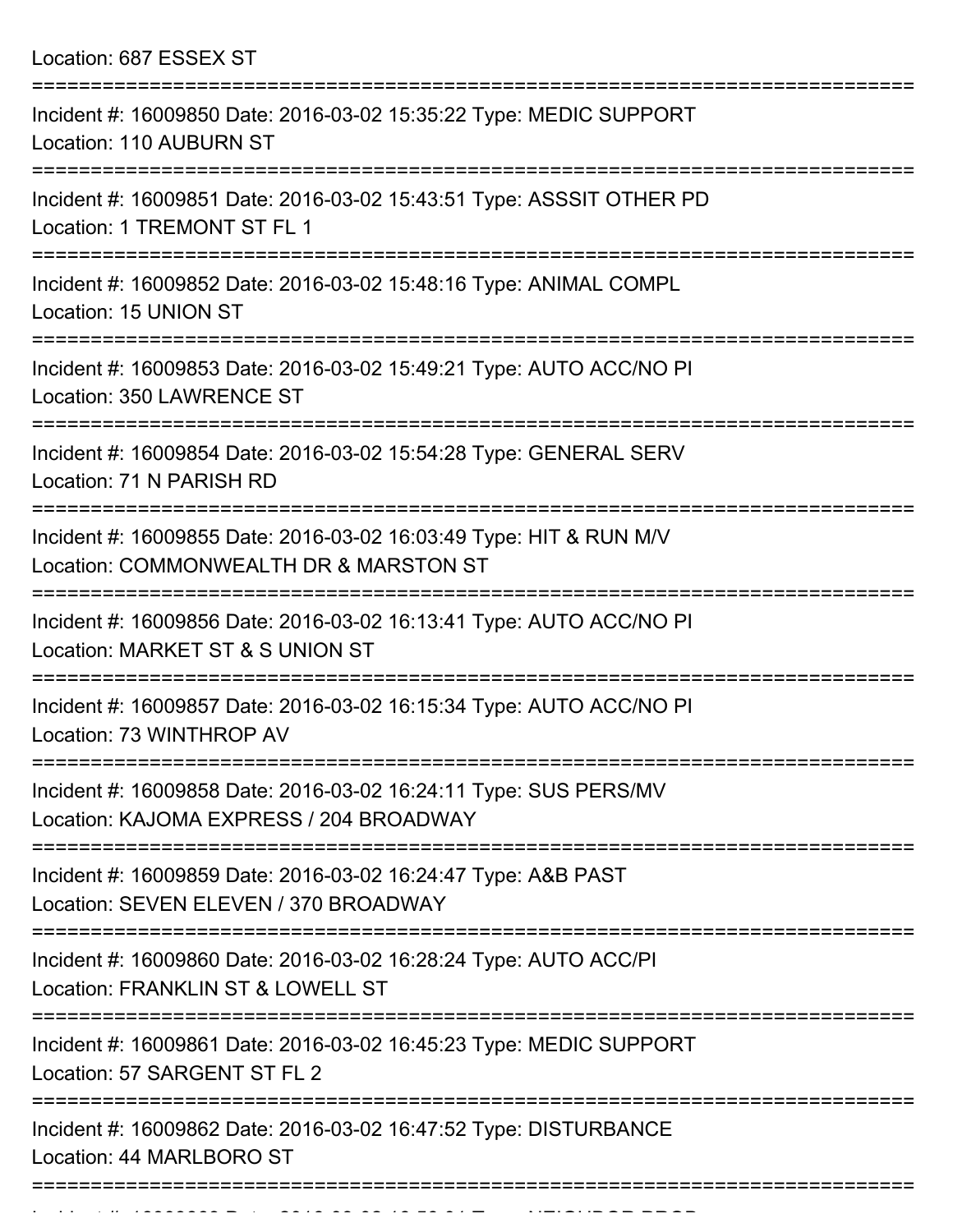Location: 44 MARBLE AV

| Incident #: 16009864 Date: 2016-03-02 17:14:58 Type: THREATS<br>Location: WALGREENS / 220 S BROADWAY                       |
|----------------------------------------------------------------------------------------------------------------------------|
| Incident #: 16009866 Date: 2016-03-02 17:21:29 Type: WOMAN DOWN<br>Location: TD BANKNORTH / 450 ESSEX ST                   |
| Incident #: 16009865 Date: 2016-03-02 17:21:57 Type: UNWANTEDGUEST<br>Location: FRANKLIN ST & LOWELL ST                    |
| Incident #: 16009867 Date: 2016-03-02 17:30:52 Type: RAPE<br>Location: 90 LOWELL ST                                        |
| Incident #: 16009868 Date: 2016-03-02 17:37:08 Type: MEDIC SUPPORT<br>Location: 26 BOWDOIN ST                              |
| Incident #: 16009869 Date: 2016-03-02 17:37:37 Type: M/V STOP<br>Location: S BROADWAY & SHATTUCK ST<br>----------------    |
| Incident #: 16009870 Date: 2016-03-02 17:43:27 Type: M/V STOP<br>Location: HAMPSHIRE ST & LOWELL ST                        |
| Incident #: 16009871 Date: 2016-03-02 18:15:28 Type: WOMAN DOWN<br>Location: 117 E HAVERHILL ST #2 FL 2                    |
| Incident #: 16009872 Date: 2016-03-02 18:18:13 Type: KEEP PEACE<br>Location: LA ESQUINA DEL SABOR / 39 MANCHESTER ST       |
| Incident #: 16009873 Date: 2016-03-02 18:25:13 Type: M/V STOP<br>Location: BRADFORD ST & BROADWAY                          |
| Incident #: 16009874 Date: 2016-03-02 18:39:18 Type: SHOPLIFTING<br>Location: MELODY BARBERSHOP / 279 BROADWAY             |
| Incident #: 16009875 Date: 2016-03-02 18:49:00 Type: ALARM/BURG<br>Location: COMMUNITY DAY CHARTER SCHOOL / 73 PROSPECT ST |
| Incident #: 16009877 Date: 2016-03-02 19:00:42 Type: M/V STOP<br>Location: S BROADWAY & SALEM ST                           |
|                                                                                                                            |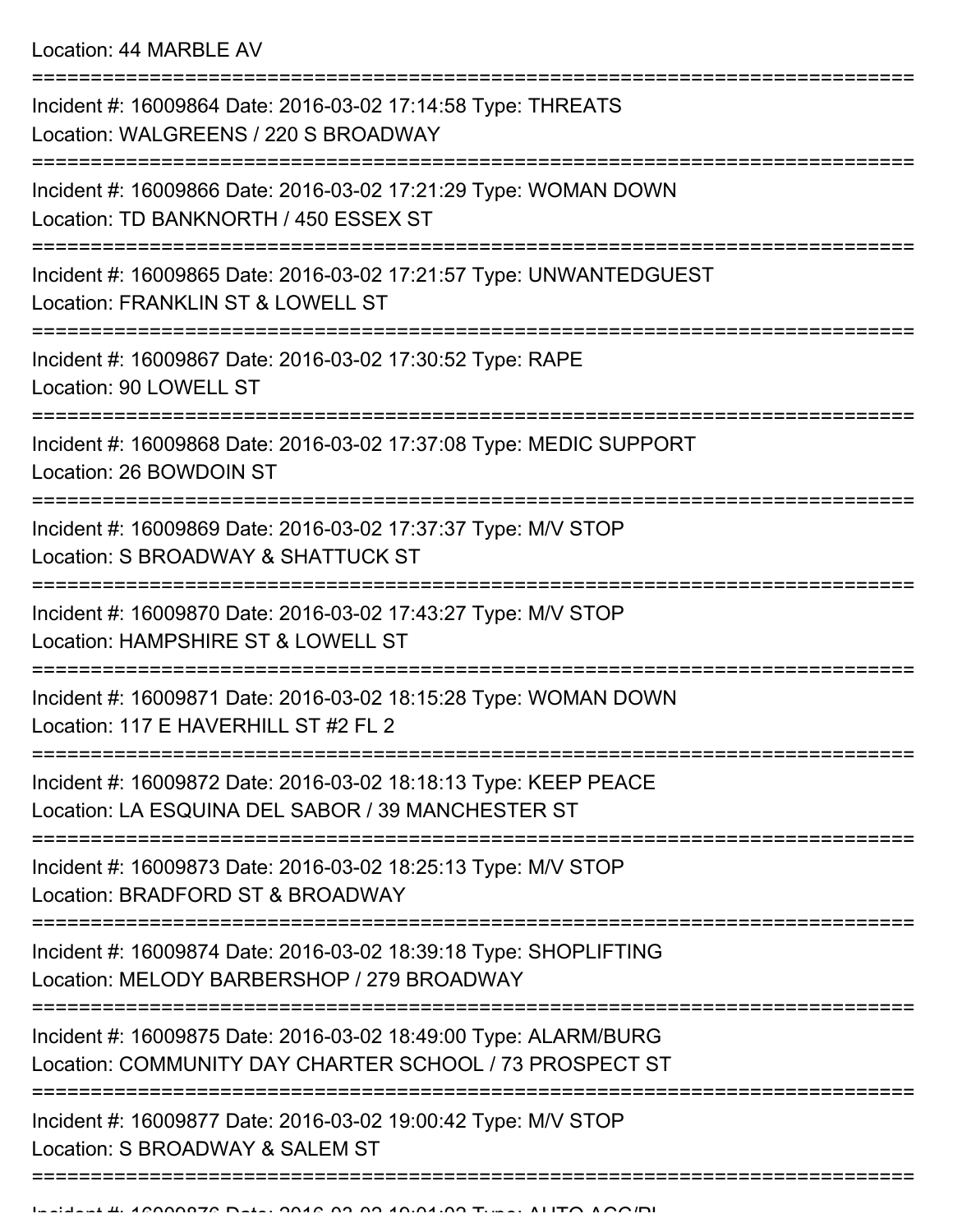Location: 374 HOWARD ST

| Incident #: 16009878 Date: 2016-03-02 19:07:06 Type: M/V STOP<br>Location: ANDOVER ST & BLANCHARD ST  |
|-------------------------------------------------------------------------------------------------------|
| Incident #: 16009879 Date: 2016-03-02 19:36:05 Type: M/V STOP<br>Location: ANDOVER ST & S UNION ST    |
| Incident #: 16009880 Date: 2016-03-02 19:47:57 Type: SUS PERS/MV<br>Location: 124 BOXFORD ST FL 2     |
| Incident #: 16009881 Date: 2016-03-02 19:52:01 Type: ALARM/BURG<br>Location: 51 S CANAL ST            |
| Incident #: 16009882 Date: 2016-03-02 19:54:02 Type: M/V STOP<br>Location: BROADWAY & CANAL ST        |
| Incident #: 16009883 Date: 2016-03-02 19:56:04 Type: M/V STOP<br>Location: BROADWAY & CANAL ST        |
| Incident #: 16009884 Date: 2016-03-02 20:04:37 Type: AUTO ACC/NO PI<br>Location: 445 ESSEX ST         |
| Incident #: 16009885 Date: 2016-03-02 20:09:10 Type: SUS PERS/MV<br>Location: 80 SALEM ST FL 1        |
| Incident #: 16009886 Date: 2016-03-02 20:35:20 Type: GENERAL SERV<br>Location: BRADFORD ST & BROADWAY |
| Incident #: 16009887 Date: 2016-03-02 20:44:24 Type: DRUG OVERDOSE<br>Location: 95 GREENFIELD ST      |
| Incident #: 16009888 Date: 2016-03-02 20:53:25 Type: TOW/REPOSSED<br>Location: 9 SUMMER ST #9         |
| Incident #: 16009889 Date: 2016-03-02 20:55:14 Type: M/V STOP<br>Location: PARKER ST & SALEM ST       |
| Incident #: 16009890 Date: 2016-03-02 21:11:29 Type: M/V STOP<br>Location: ESSEX ST & UNION ST        |
|                                                                                                       |

Incident #: 16009891 Date: 2016-03-02 21:35:15 Type: TOW/REPOSSED